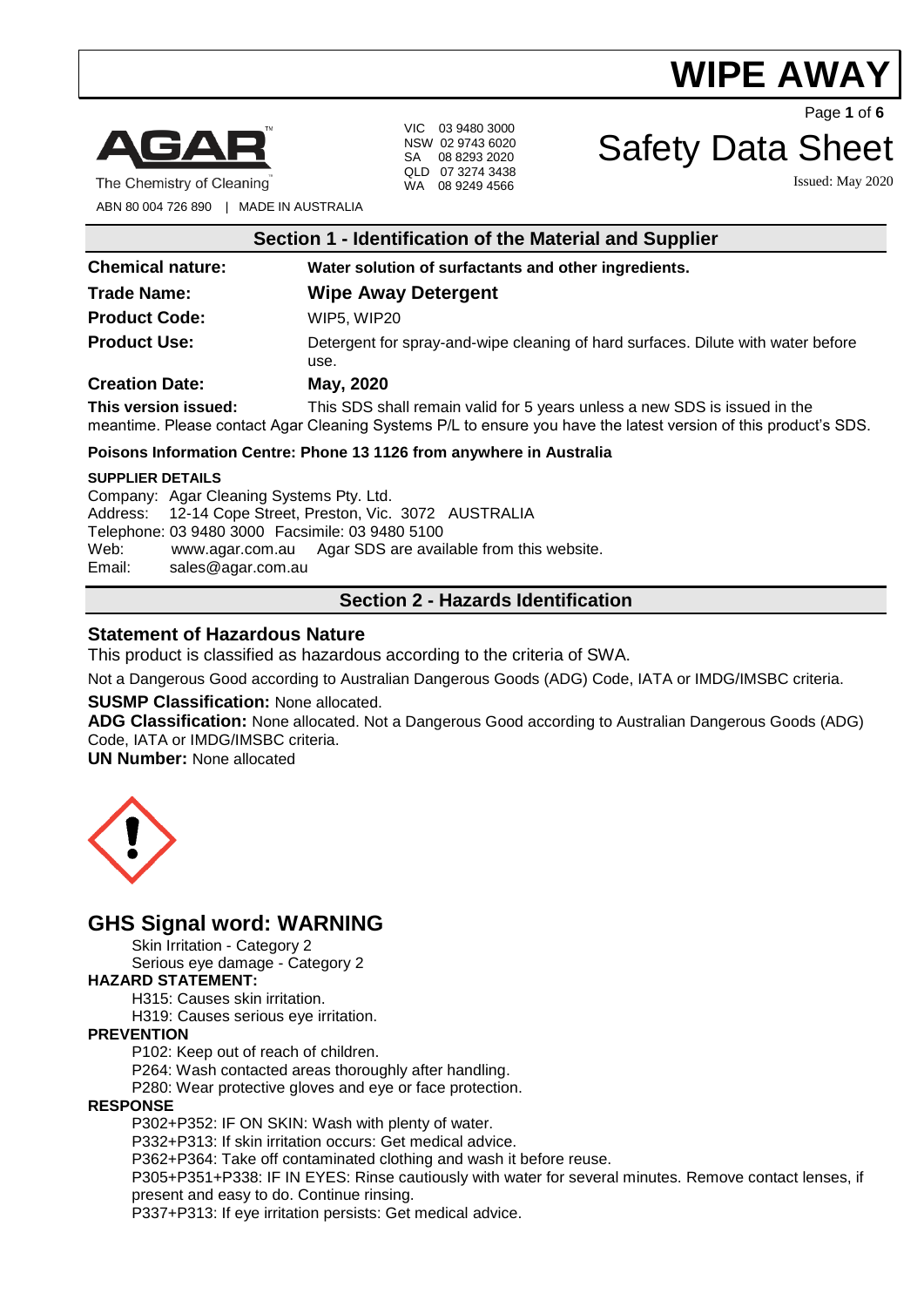Page **2** of **6**

#### **DISPOSAL**

P501: If they can not be recycled, dispose of contents to an approved waste disposal plant and containers to landfill (see Section 13 of this SDS).

## **Diluted Product**

#### **This product becomes non-hazardous when diluted to 1 in 18 (5.56%) or more with water.**

#### **Emergency Overview**

**Physical Description & Colour: Colourless to pale pink liquid.** 

**Odour:** Sweet herbal fragrance.

**Major Health Hazards:** Serious eye irritation and skin irritation.

| <b>Section 3 - Composition/Information on Ingredients</b> |               |        |         |                                |
|-----------------------------------------------------------|---------------|--------|---------|--------------------------------|
| Ingredients                                               | <b>CAS No</b> | Conc,% |         | TWA $(mg/m^3)$ STEL $(mg/m^3)$ |
| Nonionic detergents                                       | secret        | < 10   | not set | not set                        |
| Anionic detergents                                        | secret        | < 10   | not set | not set                        |
| 2-butoxy ethanol                                          | 111-76-2      | < 10   | not set | not set                        |
| Other non hazardous ingredients                           | secret        | < 10   | not set | not set                        |
| Water                                                     | 7732-18-5     | to 100 | not set | not set                        |

This is a commercial product whose exact ratio of components may vary slightly. Minor quantities of other non hazardous ingredients are also possible.

The SWA TWA exposure value is the average airborne concentration of a particular substance when calculated over a normal 8 hour working day for a 5 day working week. The STEL (Short Term Exposure Limit) is an exposure value that may be equalled (but should not be exceeded) for no longer than 15 minutes and should not be repeated more than 4 times per day. There should be at least 60 minutes between successive exposures at the STEL. The term "peak "is used when the TWA limit, because of the rapid action of the substance, should never be exceeded, even briefly.

#### **Section 4 - First Aid Measures**

### **General Information:**

You should call the Poisons Information Centre if you feel that you may have been poisoned, burned or irritated by this product. The number is 13 1126 from anywhere in Australia (0800 764 766 in New Zealand) and is available at all times. Have this SDS with you when you call.

# **Undiluted Product:**

**Inhalation:** No first aid measures normally required. However, if inhalation has occurred, and irritation has developed, remove to fresh air and observe until recovered. If irritation becomes painful or persists more than about 30 minutes, seek medical advice. **Skin Contact:** Wash gently and thoroughly with water (use non-abrasive soap if necessary) for 5 minutes or until chemical is removed.

**Eye Contact:** Immediately flush the contaminated eye(s) with lukewarm, gently flowing water for 5 minutes or until the product is removed, while holding the eyelid(s) open. Take special care if exposed person is wearing contact lenses. Obtain medical advice immediately if irritation occurs.

**Ingestion:** If swallowed, do NOT induce vomiting. Wash mouth with water and give some water to drink. If symptoms develop, or in doubt, contact a Poisons Information Centre, or a doctor.

# **Diluted Product (1 in 5):**

**Inhalation:** First aid is not generally required. **Skin Contact: Irritation is unlikely. However, if** irritation does occur, flush with lukewarm, gently flowing water for 5 minutes or until chemical is removed.

**Eye Contact:** Immediately flush the contaminated eye(s) with lukewarm, gently flowing water for 5 minutes or until the product is removed, while holding the eyelid(s) open. Take special care if exposed person is wearing contact lenses. If irritation occurs, obtain medical advice.

**Ingestion:** First aid is not generally required. Seek medical attention if you feel unwell.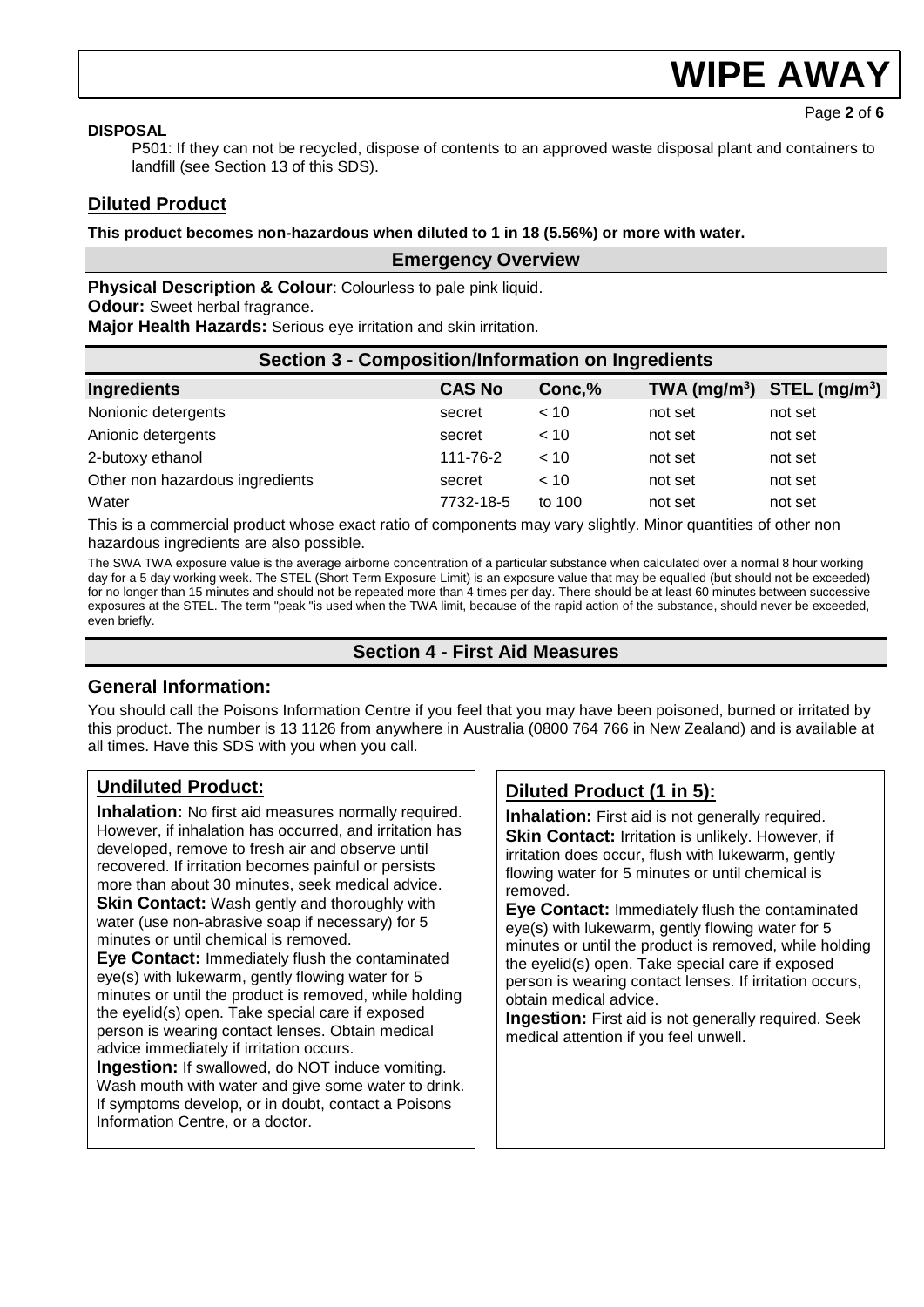## **Section 5 - Fire Fighting Measures**

**Fire and Explosion Hazards**: The major hazard in fires is usually inhalation of heated and toxic or oxygen deficient (or both), fire gases. There is no risk of an explosion from this product under normal circumstances if it is involved in a fire.

Only small quantities of decomposition products are expected from this product at temperatures normally achieved in a fire. This will only occur after heating to dryness.

Fire decomposition products from this product are likely to be toxic and corrosive if inhaled. Take appropriate protective measures.

**Extinguishing Media:** Not combustible. Use extinguishing media suited to burning materials.

**Fire Fighting:** If a significant quantity of this product is involved in a fire, call the fire brigade.

| <b>Flash point:</b>              | Does not burn.                  |
|----------------------------------|---------------------------------|
| <b>Upper Flammability Limit:</b> | Does not burn.                  |
| <b>Lower Flammability Limit:</b> | Does not burn.                  |
| <b>Autoignition temperature:</b> | Not applicable - does not burn. |
| <b>Flammability Class:</b>       | Does not burn.                  |
|                                  |                                 |

#### **Section 6 - Accidental Release Measures**

**Accidental release:** Minor spills do not normally need any special cleanup measures. In the event of a major spill, prevent spillage from entering drains or water courses. Wear full protective clothing including eye/face protection. All skin areas should be covered. See below under Personal Protection regarding Australian Standards relating to personal protective equipment. Suitable materials for protective clothing include rubber, PVC. Eye/face protective equipment should comprise as a minimum, protective glasses and, preferably, goggles. If there is a significant chance that vapours or mists are likely to build up in the cleanup area, we recommend that you use a respirator. Usually, no respirator is necessary when using this product. However, if you have any doubts consult the Australian Standard mentioned below (section 8). Otherwise, not normally necessary.

Stop leak if safe to do so, and contain spill. Absorb onto sand, vermiculite or other suitable absorbent material. If spill is too large or if absorbent material is not available, try to create a dike to stop material spreading or going into drains or waterways. Sweep up and shovel or collect recoverable product into labelled containers for recycling or salvage, and dispose of promptly. Recycle containers wherever possible after careful cleaning. After spills, wash area preventing runoff from entering drains. If a significant quantity of material enters drains, advise emergency services. This material may be suitable for approved landfill. Ensure legality of disposal by consulting regulations prior to disposal. Thoroughly launder protective clothing before storage or re-use. Advise laundry of nature of contamination when sending contaminated clothing to laundry.

### **Section 7 - Handling and Storage**

**Handling:** Keep exposure to this product to a minimum, and minimise the quantities kept in work areas. Check Section 8 of this SDS for details of personal protective measures, and make sure that those measures are followed. The measures detailed below under "Storage" should be followed during handling in order to minimise risks to persons using the product in the workplace. Also, avoid contact or contamination of product with incompatible materials listed in Section 10.

**Storage:** Make sure that containers of this product are kept tightly closed. Make sure that the product does not come into contact with substances listed under "Incompatibilities" in Section 10. Some liquid preparations settle or separate on standing and may require stirring before use. Check packaging - there may be further storage instructions on the label.

#### **Section 8 - Exposure Controls and Personal Protection**

The following Australian Standards will provide general advice regarding safety clothing and equipment: Respiratory equipment: **AS/NZS 1715**, Protective Gloves: **AS 2161**, Occupational Protective Clothing: AS/NZS 4501 set 2008, Industrial Eye Protection: **AS1336** and **AS/NZS 1337**, Occupational Protective Footwear: **AS/NZS2210**.

| <b>SWA Exposure Limits</b> | $TWA$ (mg/m <sup>3</sup> ) | STEL (mg/m <sup>3</sup> ) |
|----------------------------|----------------------------|---------------------------|
| 2-butoxy ethanol           | 96.9                       | 242                       |

No special equipment is usually needed when occasionally handling small quantities. The following instructions are for bulk handling or where regular exposure in an occupational setting occurs without proper containment systems.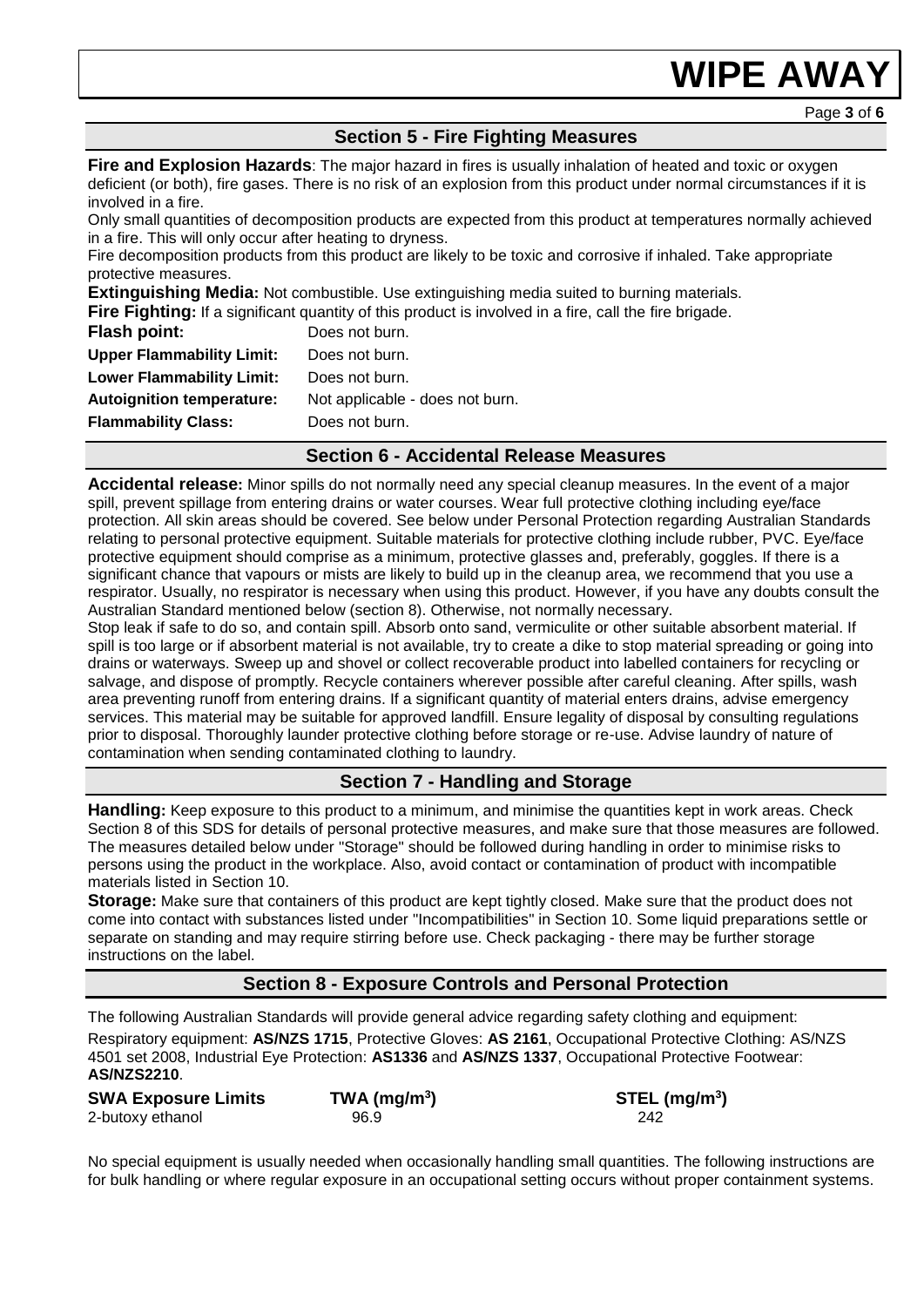Page **4** of **6**

| <b>Undiluted Product:</b><br><b>Ventilation:</b> No special ventilation requirements are<br>normally necessary for this product. However, make<br>sure that the work environment remains clean and<br>that vapours and mists are minimised.<br>Eye Protection: Eye protection, such as protective<br>glasses or goggles is recommended when this<br>product is being used.<br><b>Skin Protection:</b> Prevent skin contact by wearing<br>impervious gloves and overalls. Make sure that all<br>skin areas are covered.<br><b>Respirator:</b> Usually, no respirator is necessary<br>when using this product. However, if you have any | Diluted Product (1 in 5):<br><b>Ventilation:</b> No special ventilation requirements are<br>necessary.<br>Eye Protection: Not required under normal<br>conditions.<br><b>Skin Protection:</b> The information at hand indicates<br>that this product is not harmful and that normally no<br>special skin protection is necessary. However, we<br>suggest that you routinely avoid contact with all<br>chemical products and that you wear suitable gloves<br>when skin contact is likely.<br><b>Respirator:</b> Not required under normal conditions. |
|---------------------------------------------------------------------------------------------------------------------------------------------------------------------------------------------------------------------------------------------------------------------------------------------------------------------------------------------------------------------------------------------------------------------------------------------------------------------------------------------------------------------------------------------------------------------------------------------------------------------------------------|-------------------------------------------------------------------------------------------------------------------------------------------------------------------------------------------------------------------------------------------------------------------------------------------------------------------------------------------------------------------------------------------------------------------------------------------------------------------------------------------------------------------------------------------------------|
| doubts consult the Australian Standard mentioned<br>above.                                                                                                                                                                                                                                                                                                                                                                                                                                                                                                                                                                            |                                                                                                                                                                                                                                                                                                                                                                                                                                                                                                                                                       |

### **Section 9 - Physical and Chemical Properties:**

| <b>Physical Description &amp; colour:</b> | Colourless to pale pink liquid.       |
|-------------------------------------------|---------------------------------------|
| Odour:                                    | Sweet herbal fragrance.               |
| <b>Boiling Point:</b>                     | Approximately 100°C at 100kPa.        |
| <b>Freezing/Melting Point:</b>            | Below 0°C.                            |
| <b>Volatiles:</b>                         | $< 10\%$ VOC                          |
| <b>Vapour Pressure:</b>                   | No data.                              |
| <b>Vapour Density:</b>                    | As for water.                         |
| <b>Specific Gravity:</b>                  | 1.01                                  |
| <b>Water Solubility:</b>                  | Completely soluble in water.          |
| pH:                                       | $11.0 - 12.5$ (as supplied)           |
| <b>Volatility:</b>                        | No data.                              |
| <b>Odour Threshold:</b>                   | No data.                              |
| <b>Evaporation Rate:</b>                  | As for water.                         |
| <b>Coeff Oil/water Distribution:</b>      | No data                               |
| <b>Autoignition temp:</b>                 | Not applicable - does not burn.       |
|                                           | Continued Office its condident of the |

# **Section 10 - Stability and Reactivity**

**Reactivity:** This product is unlikely to react or decompose under normal storage conditions. However, if you have any doubts, contact the supplier for advice on shelf life properties.

**Conditions to Avoid:** Keep containers tightly closed.

**Incompatibilities:** Oxidising agents.

**Fire Decomposition:** Only small quantities of decomposition products are expected from this product at temperatures normally achieved in a fire. This will only occur after heating to dryness. Combustion forms carbon dioxide, and if incomplete, carbon monoxide and possibly smoke. Water is also formed. May form nitrogen and its compounds, and under some circumstances, oxides of nitrogen. Occasionally hydrogen cyanide gas in reducing atmospheres. May form hydrogen fluoride gas and other compounds of fluorine. Carbon monoxide poisoning produces headache, weakness, nausea, dizziness, confusion, dimness of vision, disturbance of judgment, and unconsciousness followed by coma and death.

**Polymerisation:** This product will not undergo polymerisation reactions.

# **Section 11 - Toxicological Information**

#### **Information on toxicological effects:**

| Acute toxicity                    | No known significant effects or hazards. |
|-----------------------------------|------------------------------------------|
| Skin corrosion/irritation         | Irritant.                                |
| Serious eye damage/irritation     | Serious eye irritation.                  |
| Respiratory or skin sensitisation | No known significant effects or hazards. |
| Germ cell mutagenicity            | No known significant effects or hazards. |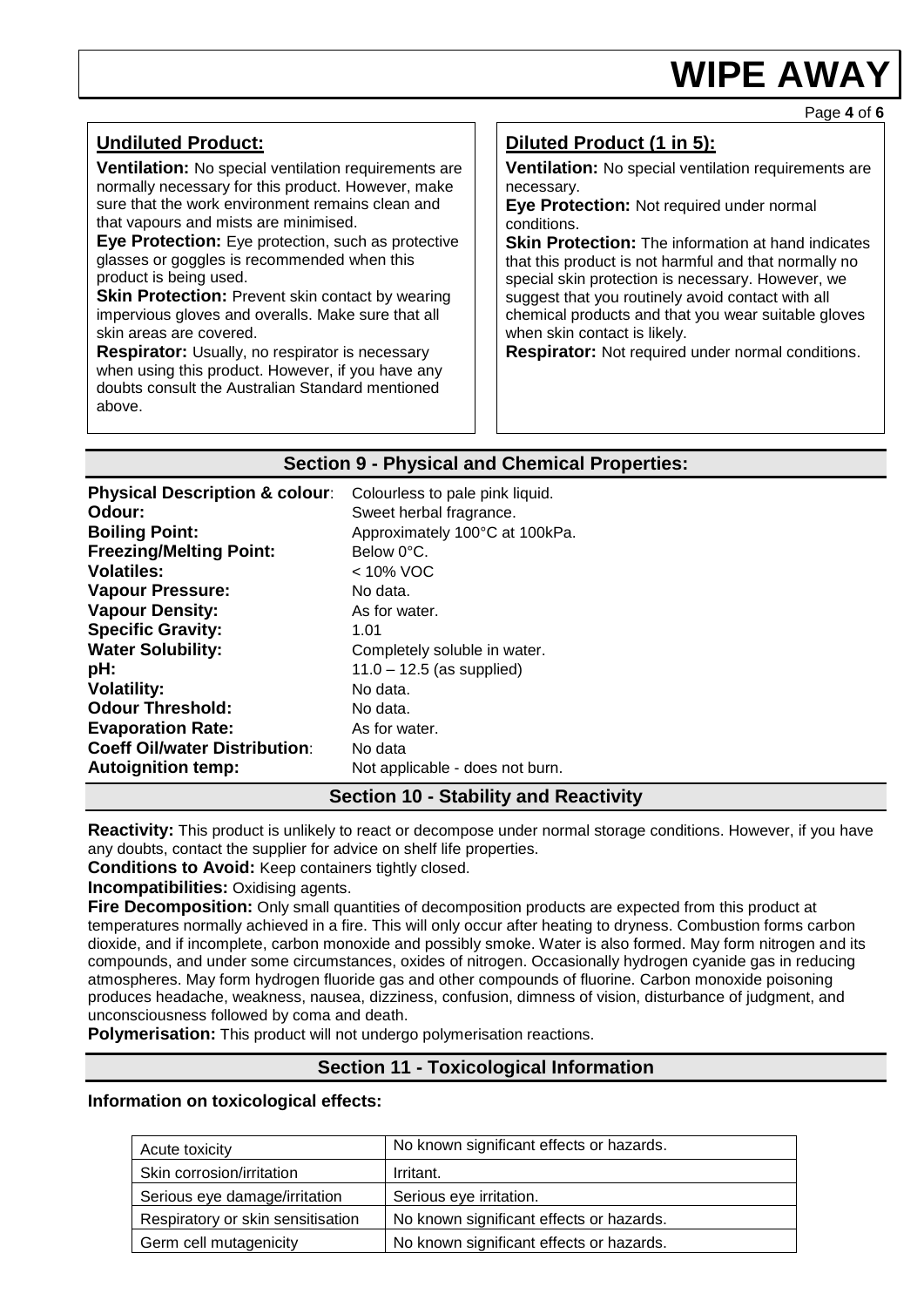Page **5** of **6**

| Carcinogenicity                                             | No known significant effects or hazards. |
|-------------------------------------------------------------|------------------------------------------|
| Reproductive toxicity                                       | No known significant effects or hazards. |
| Specific target organ toxicity<br>(STOT)- single exposure   | No known significant effects or hazards. |
| Specific target organ toxicity<br>(STOT)- repeated exposure | No known significant effects or hazards. |
| Aspiration hazard                                           | No known significant effects or hazards. |

### **Classification of Hazardous Ingredients**

#### **Ingredient: Health effects:**

Nonionic detergents Skin irritation and severe eye damage. Harmful if swallowed. Anionic detergents Skin irritation and severe eye damage. 2-butoxy ethanol Skin irritation and eye irritation. Harmful if swallowed, in contact with the skin and if inhaled.

# **Potential Health Effects**

#### **Inhalation:**

**Short Term Exposure:** Available data indicates that this product is not harmful. However product may be mildly irritating, although unlikely to cause anything more than mild transient discomfort.

**Long Term Exposure:** No data for health effects associated with long term inhalation.

#### **Skin Contact:**

**Short Term Exposure:** This product is a skin irritant. Symptoms may include itchiness and reddening of contacted skin. Other symptoms may also become evident, but if treated promptly, all should disappear once exposure has ceased.

**Long Term Exposure:** No data for health effects associated with long term skin exposure.

### **Eye Contact:**

**Short Term Exposure:** This product is an eye irritant. Symptoms may include stinging and reddening of eyes and watering which may become copious. Other symptoms may also become evident. If exposure is brief, symptoms should disappear once exposure has ceased.

**Long Term Exposure:** No data for health effects associated with long term eye exposure.

### **Ingestion:**

**Short Term Exposure:** Significant oral exposure is considered to be unlikely. However, this product is an oral irritant. Symptoms may include burning sensation and reddening of skin in mouth and throat. Other symptoms may also become evident, but all should disappear once exposure has ceased.

**Long Term Exposure:** No data for health effects associated with long term ingestion.

#### **Carcinogen Status:**

**SWA:** No significant ingredient is classified as carcinogenic by SWA.

**NTP:** No significant ingredient is classified as carcinogenic by NTP.

**IARC:** No significant ingredient is classified as carcinogenic by IARC.

# **Section 12 - Ecological Information**

Harmful to aquatic life with long lasting effects.

# **Section 13 - Disposal Considerations**

**Disposal:** Containers should be emptied as completely as practical before disposal. If possible, recycle product and containers either in-house or send to recycle company. If this is not practical, send to a commercial waste disposal site.

### **Section 14 - Transport Information**

**UN Number:** This product is not classified as a Dangerous Good by ADG, IATA or IMDG/IMSBC criteria. No special transport conditions are necessary unless required by other regulations.

### **Section 15 - Regulatory Information**

**AICS:** All of the significant ingredients in this formulation are compliant with NICNAS regulations.